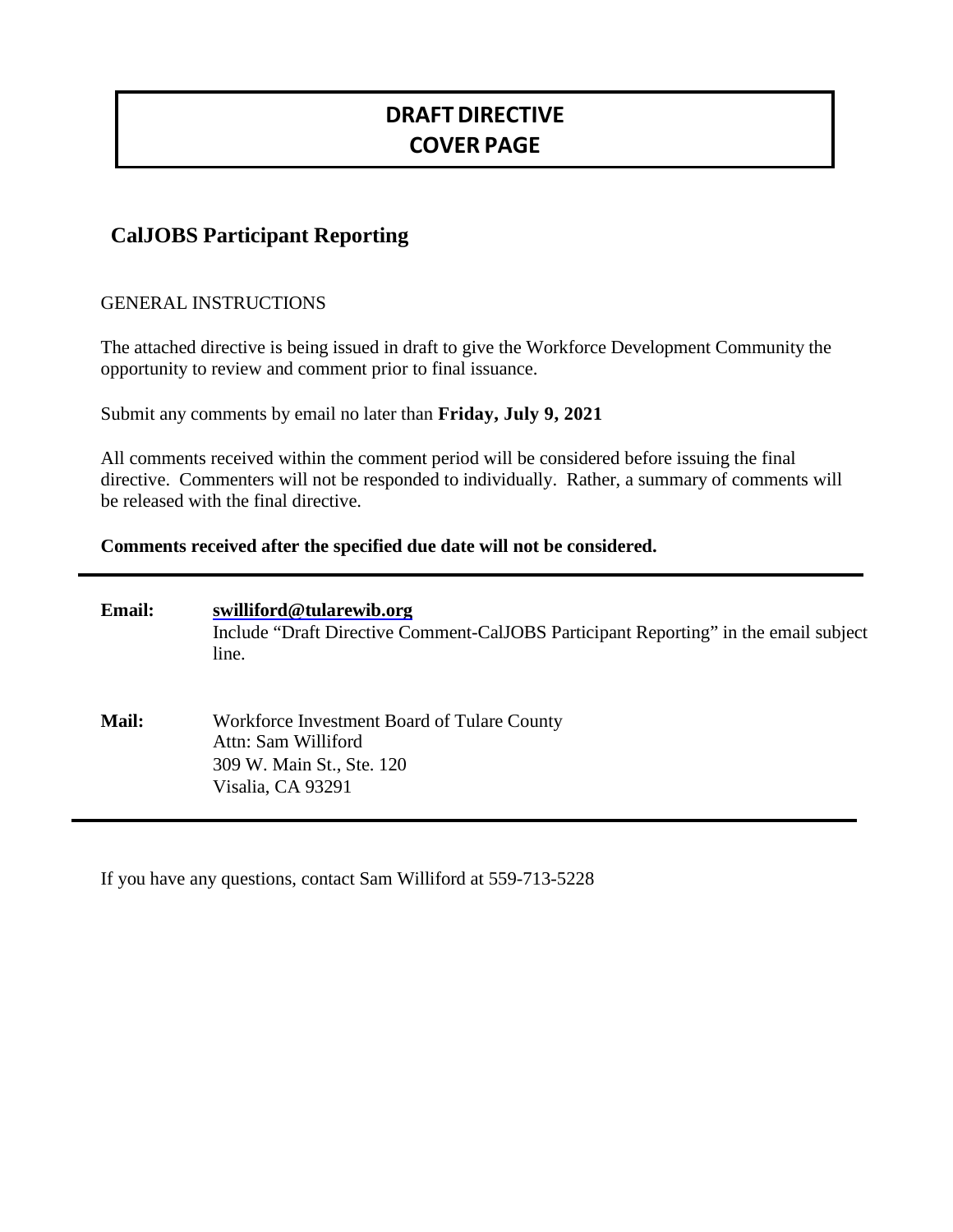| <b>WORKFORCE INVESTMENT BOARD OF TULARE COUNTY</b>      | DATE:<br>June 23, 2021                                                      |
|---------------------------------------------------------|-----------------------------------------------------------------------------|
| <b>WORKFORCE INNOVATION AND OPPORTUNITY ACT TITLE I</b> | <b>SUBJECT:</b><br><b>CalJOBS</b><br><b>PARTICIPANT</b><br><b>REPORTING</b> |

#### **WIB DIRECTIVE TUL 21-04**

#### **TO:** WIB Subrecipients WIB Staff

#### **SUBJECT: CalJOBS PARTICIPANT REPORTING**

## **EXECUTIVE SUMMARY**

This policy provides the guidance and establishes the procedures regarding participant reporting requirements for Workforce Innovation and Opportunity Act (WIOA) Title I Adult, Dislocated Worker, and Youth, Title III Wagner-Peyser, as well as Trade Adjustment Assistance (TAA), Jobs for Veterans State Grant (JVSG), National Dislocated Worker Grant (NDWG), and National Farmworker Job Programs (NFJP). This policy applies to all affected staff and subrecipients, and is effective immediately.

This policy contains some state-imposed requirements. All state-imposed requirements are indicated by *bold, italic* type.

#### **REFERENCES:**

- WIOA [\(Public Law 113-128 \[PDF\]\)](https://www.govinfo.gov/content/pkg/PLAW-113publ128/pdf/PLAW-113publ128.pdf)
- DOL Training and Employment Guidance Letter (TEGL) [14-18,](https://wdr.doleta.gov/directives/corr_doc.cfm?DOCN=7611) Aligning Performance Accountability Reporting, Definitions, and Policies Across Workforce Employment and Training Programs Administered by the U.S. Department of Labor (DOL) (March 25, 2019)
- TEGL [10-16, Change 1,](https://wdr.doleta.gov/directives/corr_doc.cfm?DOCN=3255) Performance Accountability Guidance for Workforce Innovation and Opportunity Act (WIOA) Title I, Title II, Title III, Title VI Core Programs (August 23, 2017)
- [Workforce Services Directive WSD20-02,](https://www.edd.ca.gov/jobs_and_training/Active_Directives.htm) Calculating Local Area Performance and Nonperformance (September 18, 2020)
- WSD18-02, Data Change Request Form Procedure (July 31, 2018)
- WSD16-23, Mandate Use of One Integrated Data System Directive Key Entry in CalJOBS (June 20, 2017)
- WSD 20-10, CalJOBS Participant Reporting (April 8, 2021)

# **BACKGROUND:**

The Employment Development Department (EDD) is required by federal regulations to submit accurate participant reports and validated individual participant data to the Department of Labor (DOL) on a quarterly and annual basis. The DOL requires WIOA individual participant data be reported quarterly by each state via the Participant Individual Record Layout (PIRL) process. The PIRL is mandated to have one combined record per client, rolling up the entire plan of services provided to the client from WIOA Title I and Title III core and partner programs. The PIRL data is used to calculate the WIOA Primary Indicators of Performance, create the Quarterly Performance Reports, and the WIOA Annual Report. As part of this reporting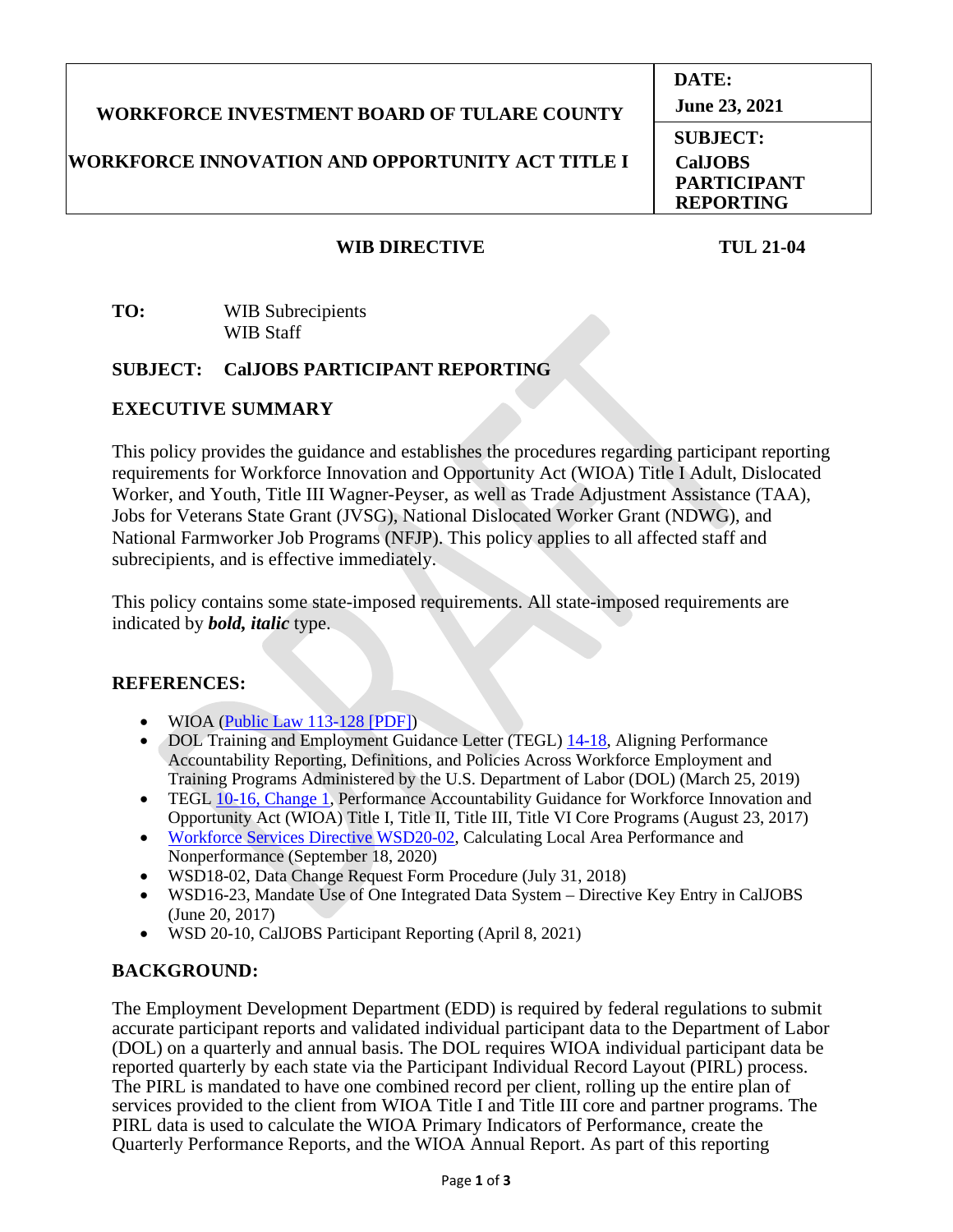requirement, the DOL requires coordination and co-enrollment between WIOA Title I and Title III core and partner programs to ensure a common record is maintained for each participant served with these funding streams.

*CalJOBS is the State of California's federally recognized "system of record" for the participant tracking and reporting of WIOA Title I and Title III, JVSG, TAA, and two of California's NFJP grantees.* As the system of record, CalJOBS provides a unified and streamlined intake and case management system that enables co-enrollment across programs, while reducing the duplication of services provided to program participants.

CalJOBS will allow a participant to simultaneously have one active Wagner-Peyser application, one active TAA application, one active NFJP application, and/or multiple active WIOA applications—as long as the Local Workforce Development Area (Local Area) is different on each active WIOA application. Within a WIOA application, the participant can be enrolled in multiple grants (including, but not limited to locally defined grants, statewide projects, formula funds, and NDWGs). An active application includes program eligibility and services funded by the associated program, and has not yet exited.

*Per Directive [WSD16-23,](https://www.edd.ca.gov/jobs_and_training/Active_Directives.htm) WIOA Title I and Title III core and partner programs are required to direct key into CalJOBS in a timely manner to ensure a common record is maintained at all times, and when appropriate, a common exit is applied.* 

The EDD is issuing this Directive to ensure participant data is entered into CalJOBS within acceptable timeframes and in the correct manner.

## **POLICY AND PROCEDURES:**

*All WIOA Title I and Title III core programs, and TAA, JVSG, NDWG, and select NFJP programs are required to enter individual participant data via the CalJOBS system within a 30 day period from when the activity occurred.* This includes all participants served under a WIOAfunded program regardless of whether the individual is served, or partly served, with matching funds required by the WIOA-funded program.

On a quarterly basis, the EDD must report a complete participant data set including base wage information to the DOL. In order to ensure base wage matching is completed, the base wage process begins a month prior to federal report deadlines, so timely participant data entry is required.

## *The EDD requires timely data entry to ensure the single common record is maintained according to federal requirements.* Failure to perform data entry can result in, but is not limited to the following:

- Inaccurate data in CalJOBS that is reported to the DOL.
- Failure to meet the six primary indictors of performance (see Performance and [Nonperformance Directive \[WSD18-02\]\)](https://www.edd.ca.gov/jobs_and_training/Active_Directives.htm).
- Individuals not submitted for base wage matching.
- Individuals incorrectly common exited due to lack of data entry.
- Increase in errors leading to submission of Data Change Requests (DCR) (see Data [Change Request Form Procedure \[WSD18-02\]\)](https://www.edd.ca.gov/jobs_and_training/Active_Directives.htm).
- Denial of DCRs.
- Loss of CalJOBS data quality for all partners.
- Trade Readjustment Allowance (TRA) Benefits not captured/uploaded in CalJOBS (TAA only).